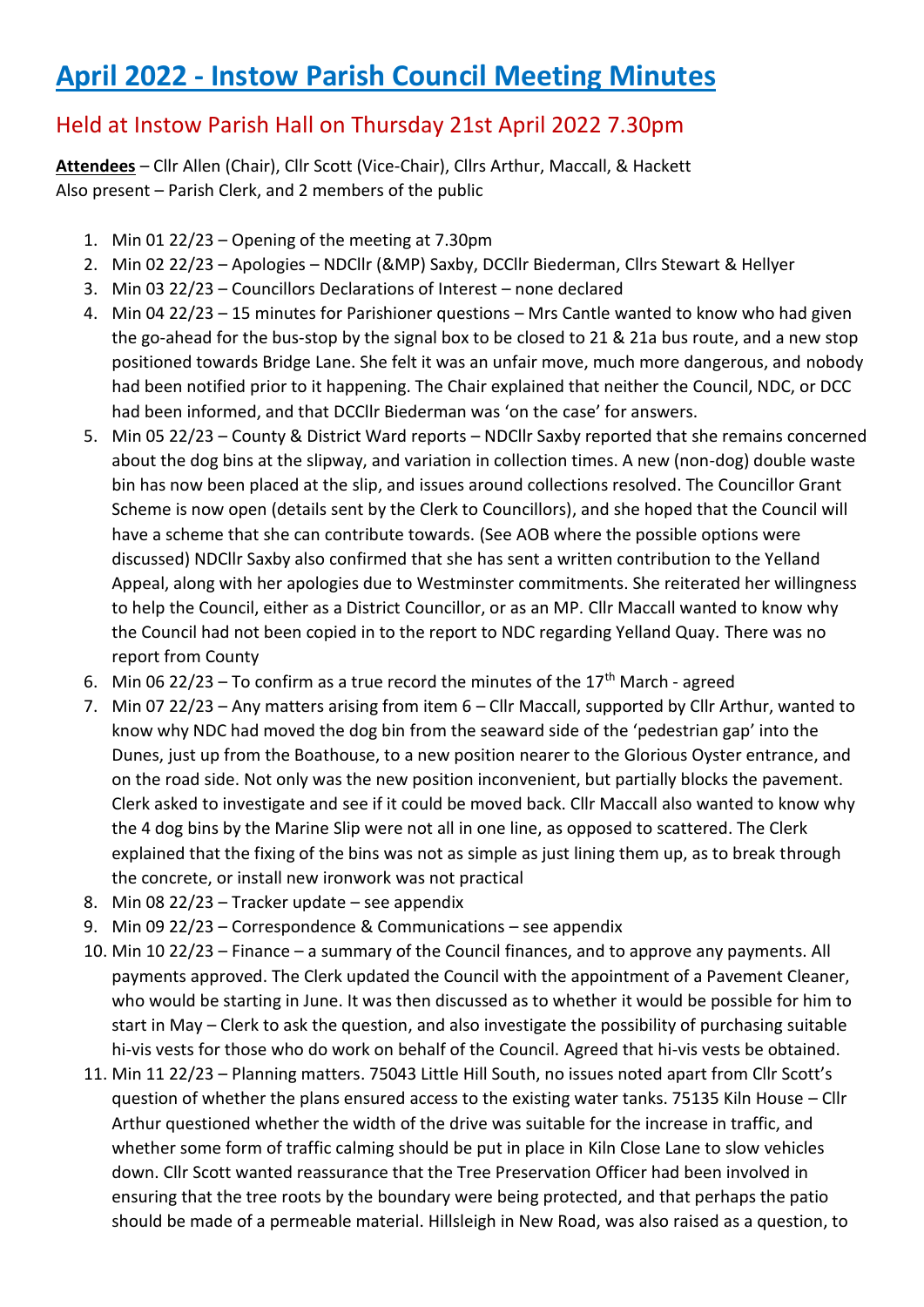see if the trees there are now protected by TPO's. Clerk to investigate with the Tree Preservation Officer. This is a matter which first arose in September 2020.

- 12. Min 12 22/23 Car Park refurbishment update. See Tracker point 1
- 13. Min 13 22/23 Flower bed maintenance Cllr Maccall agreed to look at the options and report back at May's meeting.
- 14. Min 14 22/23 Notice boards see AOB
- 15. Min 15 22/23 IPC Jubilee Display see Tracker point 5
- 16. Min16 22/23 Neighbourhood Watch the Chair had completed some research, and would precis his findings, and promulgate, including the Parish Magazine. Cllr Arthur agree to remove the old and outdated NW signs from lamp posts number 25 and 28.
- 17. Min 17 22/23 AOB and date of next meeting Options discussed as possible areas for a grant application from NDCllr Saxby were monies to replace the damaged notice boards by Marine Parade from Storm Eunice. Clerk to liaise. Next meeting, preceded by the Parish AGM, and Council AGM, is May 19<sup>th</sup>, 7pm start for the AGM's.

### **Appendix 1 - 'Tracker' – updated for April 2022**

- 1. **Car Park –** Car Park Working Group meeting held. Cllr Stewart and Parish Clerk tasked to 'urgently' make progress on the car park refurbishment. Quotes being obtained, meeting held with Selaine Saxby, meeting held with potential contractor (P Crabb), camera examination of the car park drains being carried out prior to final quotation. Cllr Maccall wanted it recorded that the Council appreciated the work put in by Cllr Stewart on the project to date – all agreed.
- 2. **Former Sand Hills Care Home** Cllr Arthur continues to try and liaise with CEO of NDC. It was pointed out by Cllr Maccall that IPC had forwarded a list of what NDC could do regarding bringing The Sands up to a reasonable standard, and that Mr Patel could be billed for the work. Cllr Arthur to go back to NDC with the question
- 3. **Parking and congestion in Instow**  no previous plans appear to be available from DCC, therefore next steps need to be documented if any progress is to be achieved. Cllr Arthur will now organise a 'walk-through' of the Village to enable a complete picture of what needs doing, and more importantly, what could be possible.
- 4. **Instow Recreation Ground**  Trustees account now set up. DCCllr Biederman has sent a grant application form to Cllr Scott, for a Community Grant.
- 5. **Queen's Jubilee 2022** Council agreed (in January) to fund reasonable expenses, £500 was suggested as reasonable, but it could cost more. The WI as co-organisers, wanted a Council display in the Village Hall. The Chair agree to contact C Harper to see if he would be willing to help. Cllr Scott wanted the Council to acknowledge what a help DCCllr Biederman had been regarding the signage requirements.
- 6. **Queen's Birthday (2)** possible location of tree planting on behalf of IPC as part of the celebrations. After much discussion, it was felt that maybe the tree planting could be bettered by investigating whether a Flag Pole might be a more suitable option. Clerk to contact Christies to see if one could be placed at the end of the Pier.
- 7. **Lane End Close**  double yellow lines question. Will IPC act in support of the presentation made to Council? Agreed to form part of overall consideration/plan – see point 3.
- 8. **Rewilding of area at top of Quay Lane**  DCC had responded with a 'no' to the informal request, citing visibility splay. The Clerk has asked (via DCCCllr Biederman) what the process is to challenge the decision, and report back. Process question now with DCC. Discussion took place to see what the alternatives might be, one being that IPC took the responsibility for cutting the grass in question, so that it could be left to grow to say 30cm? Clerk to liaise with Dave Budd to see what the additional cost might be, and report back in May.
- 9. **Dog Bins**  NDC have been very helpful following pressure from Selaine Saxby, and the Clerk now has a direct contact with them. A double (non-dog) waste bin is now at the ATTURM slip, along with the 4 dog waste bins, and an agreement to do weekend collections during the Summer and Bank Holiday periods. NDC have also agreed responsibility for the waste bins opposite the Commodore and the Boathouse which are rusted out, and will be replacing them with new ones. See also Minute 07